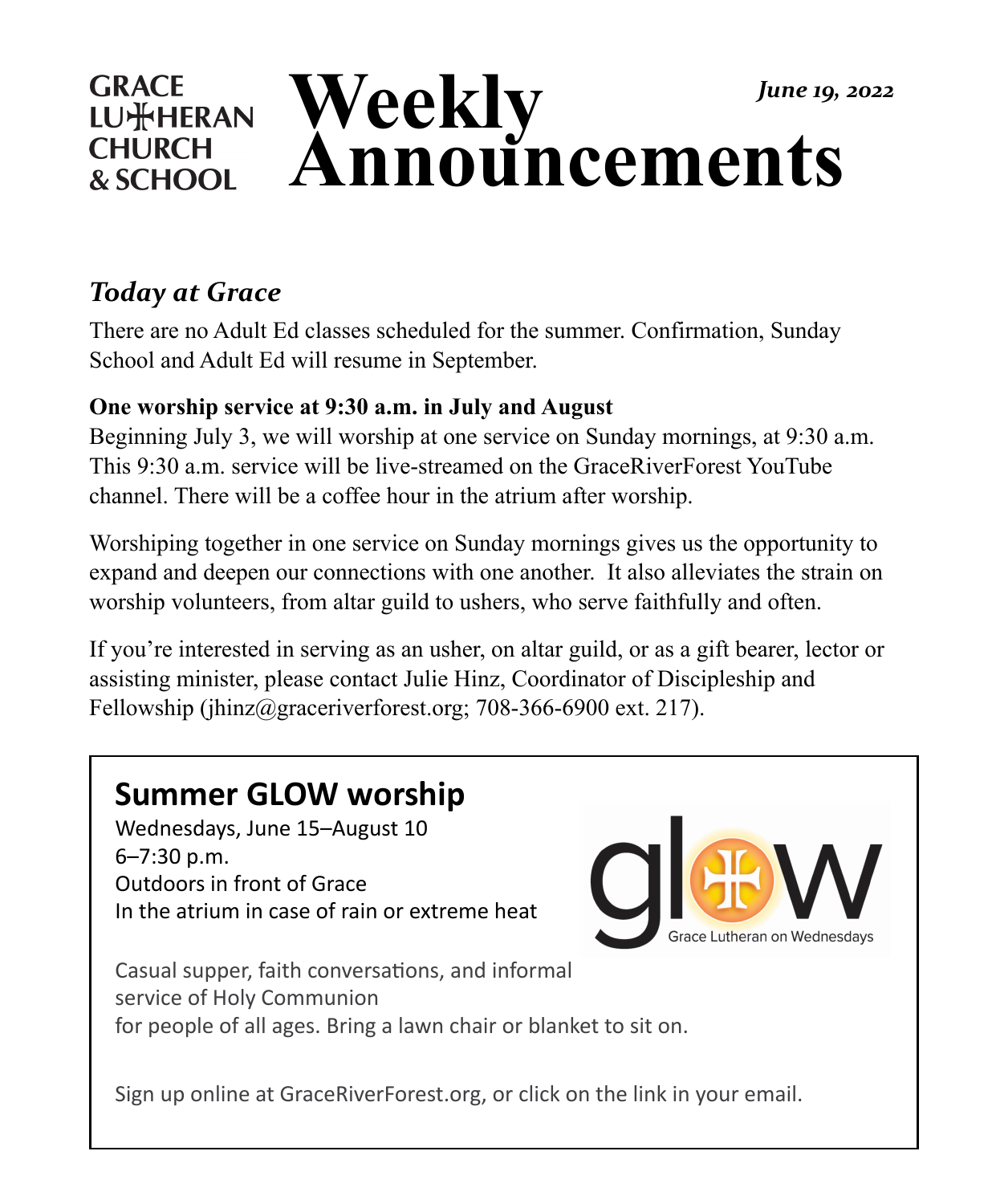## *June giving*

As we near the end of our fiscal year on June 30, we need offerings of roughly \$270,000 to avoid ending the year with a deficit.

Your faithful giving supports God's work here at Grace Church and ensures that our faith community has the resources needed to answer God's call in the months ahead.

Please prayerfully consider making an extra gift to Grace during the month of June.

Thank you! The Stewardship Committee

## *Slovakia Mission Team*

Members of Grace will be traveling to Martin, Slovakia, to lead Vacation Bible School at the Center for Christian Education , July 4–11. The team includes Bob and Kathryn Jandeska, Pastor Dave Lyle, Julie Modrich, Katarina Modrich, Ellie Schnack, Amanda, Aubrey, and Will Steelman, and Scott and Linda Street. Please keep them in your prayers.

## *Employment at Grace*

Grace is seeking candidates for several staff positions: a full-time Communications Coordinator, a part-time Parish Nurse, and a part-time Assistant Cantor. Grace School is seeking a School Administrative Assistant and a Director of Marketing and Enrollment. More information is available at GraceRiverForest.org > Home > Employment.

## *Fellowship*

### **Pilates class at Grace**

Andrea Pfeiffer teaches a Pilates class on Tuesday evenings, 6:15-7 p.m., in the third-floor school commons. Free, with a goodwill offering. Please bring a yoga mat and a towel.

### **Yoga class**

Ackli Howell's yoga class meets on Thursday, June 23,6:30–7:30 p.m. in Fellowship Hall. The class will be taking the rest of the summer off.

### **Cornerstones**

During the summer, through August 31, the church library will be open on Wednesdays, 9:30-11 a.m., for Grace seniors to gather informally for coffee and conversation.

### **Knitting Group**

The knitting group meets on the third Tuesday of every month in the church library. The next meeting is on June 21, 1–2:30 p.m. Beginners are welcome! Contact Karen Eckstein  $(eckstein karen 2@gmail.com)$  with questions.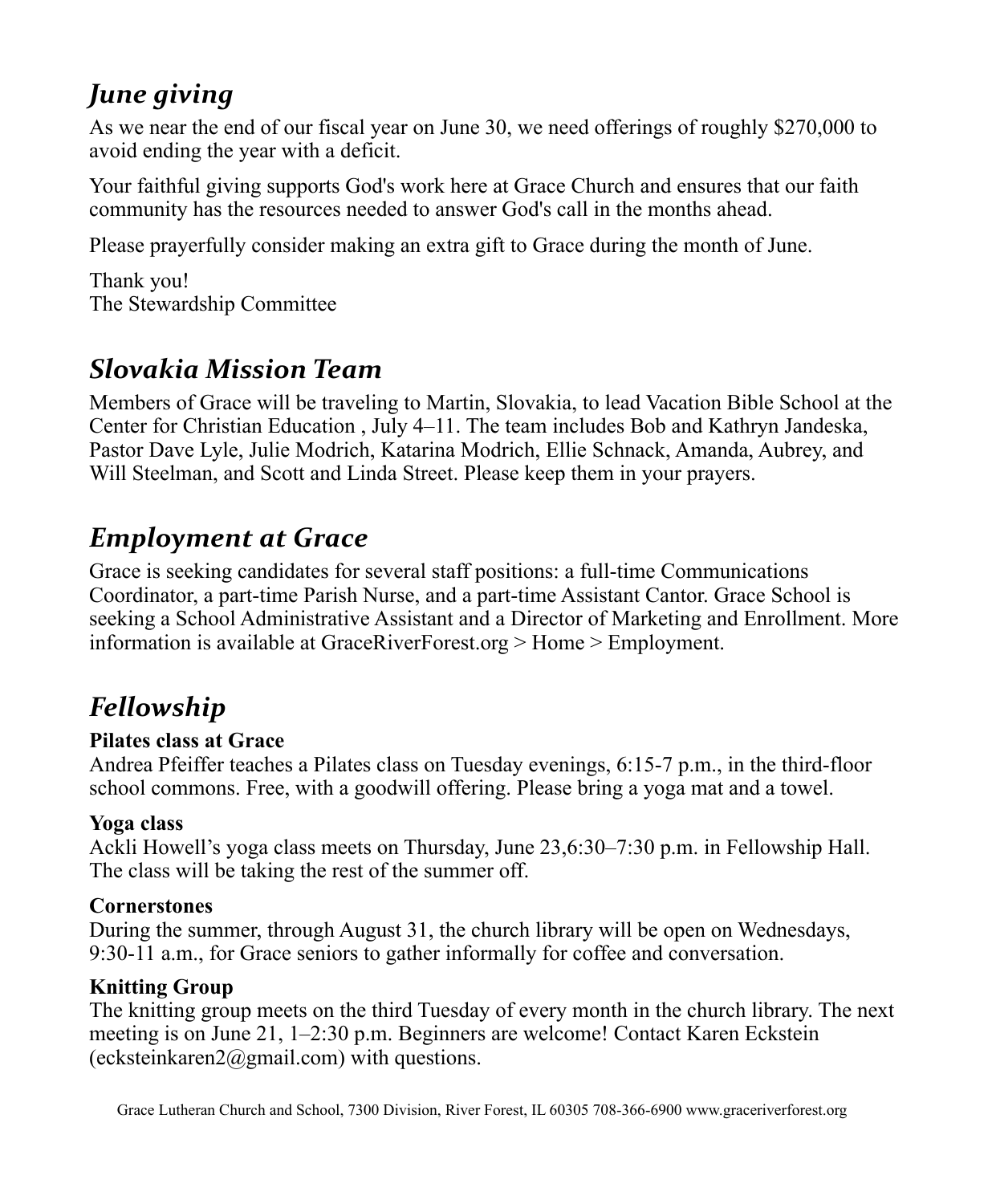#### **Religion in Literature**

The Religion in Literature group's next meeting will be in September to discuss George Eliot's "Daniel Deronda," a long novel with a rare Victorian rendering of a Jewish character.

### **Theology on Tap**

Come for community and monthly conversations about faith and life. The next gathering is on Friday, June 24, 7 p.m., at One Lake Brewing, Austin and Lake Street in Oak Park. Email Pastor Troy (tmedlin@graceriverforest.org) for details.

#### **Moms of Littles**

Mothers of children age infants through teens meet in person on the first and third Thursday of the month, 6:30 p.m. Contact Sabrina Maggio (sabrina.maggio713@gmail.com) to be added to the email list or learn more about the group's summer meeting schedule.

#### **Moms of High School Teens and Young Adults**

This new fellowship group fosters community among women whose children are growing up into adulthood. Contact Jessica Bullock (jesbullock23@gmail.com) to be added to the group email list.

#### **Dads of Grace**

Join Pastor Lyle and other dads on Monday, June 27, at 7:30 p.m. Email Dave Lyle for more information (dlyle@graceriverforest.org).

#### **Men of Grace**

The Men of Grace group meets on Saturday, June 25, 9 a.m., in the Youth Center. Email Pastor Troy for more information (tmedlin@graceriverforest.org).

#### **Retired Leaders**

This group of retired Christian men and women in former leadership positions in the church or community meets July 12, 10 a.m., in the church library and on Zoom. The presenter is Tom Gull, speaking about the "Renew My Church" program affecting Catholic parishes in Oak Park.

#### **Finding Hope**

The support group for people with chronic illness meets on the second Friday of the month. Contact Judie McDonnell (judie.mcdonnell@att.net) for more information or if you need to arrange a ride.

### **Volunteer to host in the Church Library on Sunday mornings**

If you are interested in greeting people in the church library on Sunday mornings, please contact Linda Street (kentuckystreets53@gmail.com). You may host from 9:30 a.m. – 12:15 p.m., or any part thereof, and sign up for the Sundays that suit your schedule.

#### **Pastors' emergency phone**

Call 708-689-3032 for emergency pastoral care evenings and weekends.